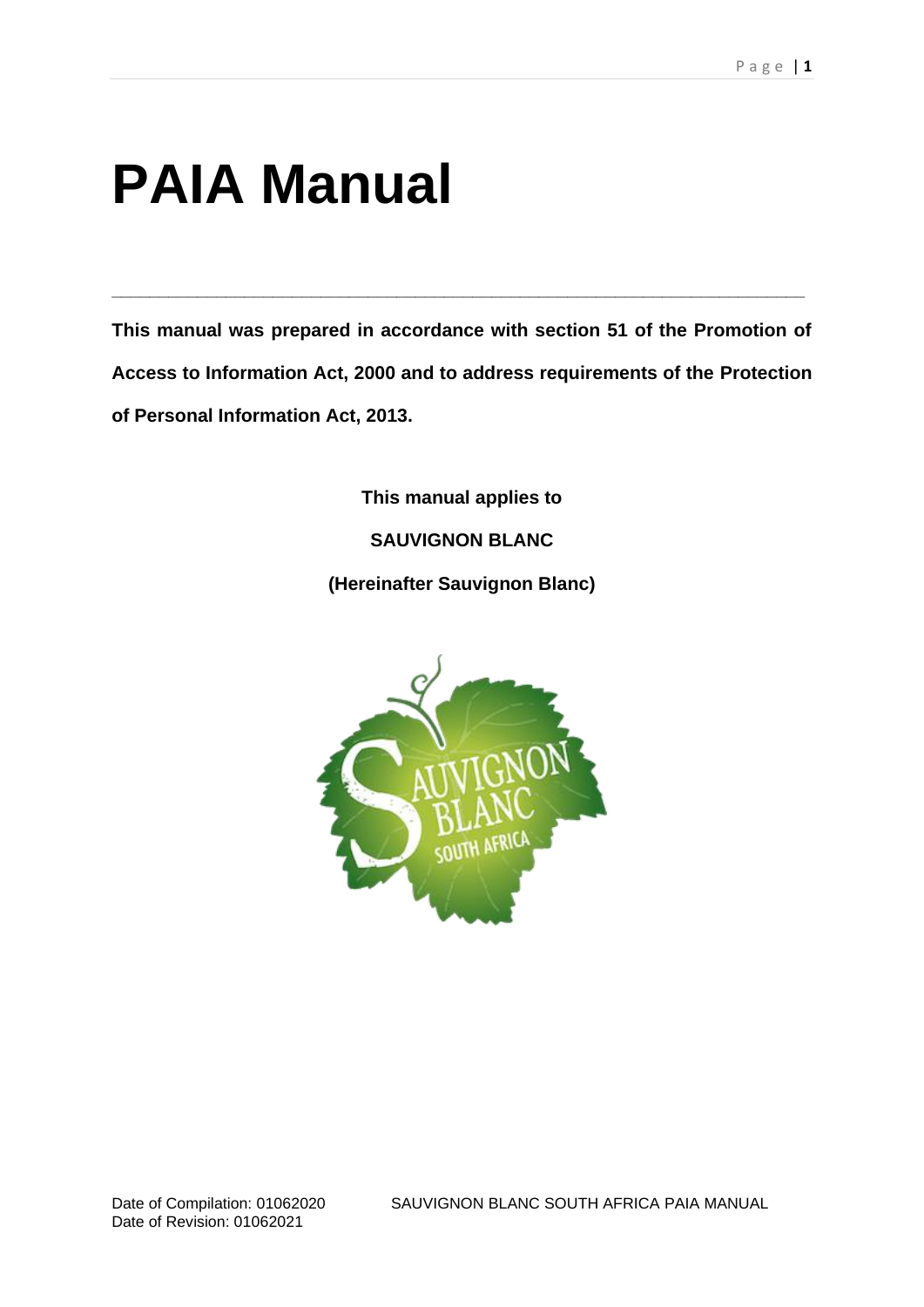## INDEX

- **1. Background to the Promotion of Access to Information Act**
- **2. Company details and subsidiaries**
- **3. Purpose of the PAIA Manual**
- **4. Contact Details**
- **5. Information Officer details**
- **6. Guide of SA Human Rights Commission**
- **7. Notice(s) in terms of section 52(2) of the Act**
- **8. Information available in accordance with other legislation**
- **9. Records that may be requested**
- **10. Records Available without a Request to Access in terms of the Act**
- **11. Prescribed Fees**
- **12. Grounds to Refuse Access**
- **13. Prescribed fees**
- **14. Availability of the manual**
- **15. FORM C – Information Request Form**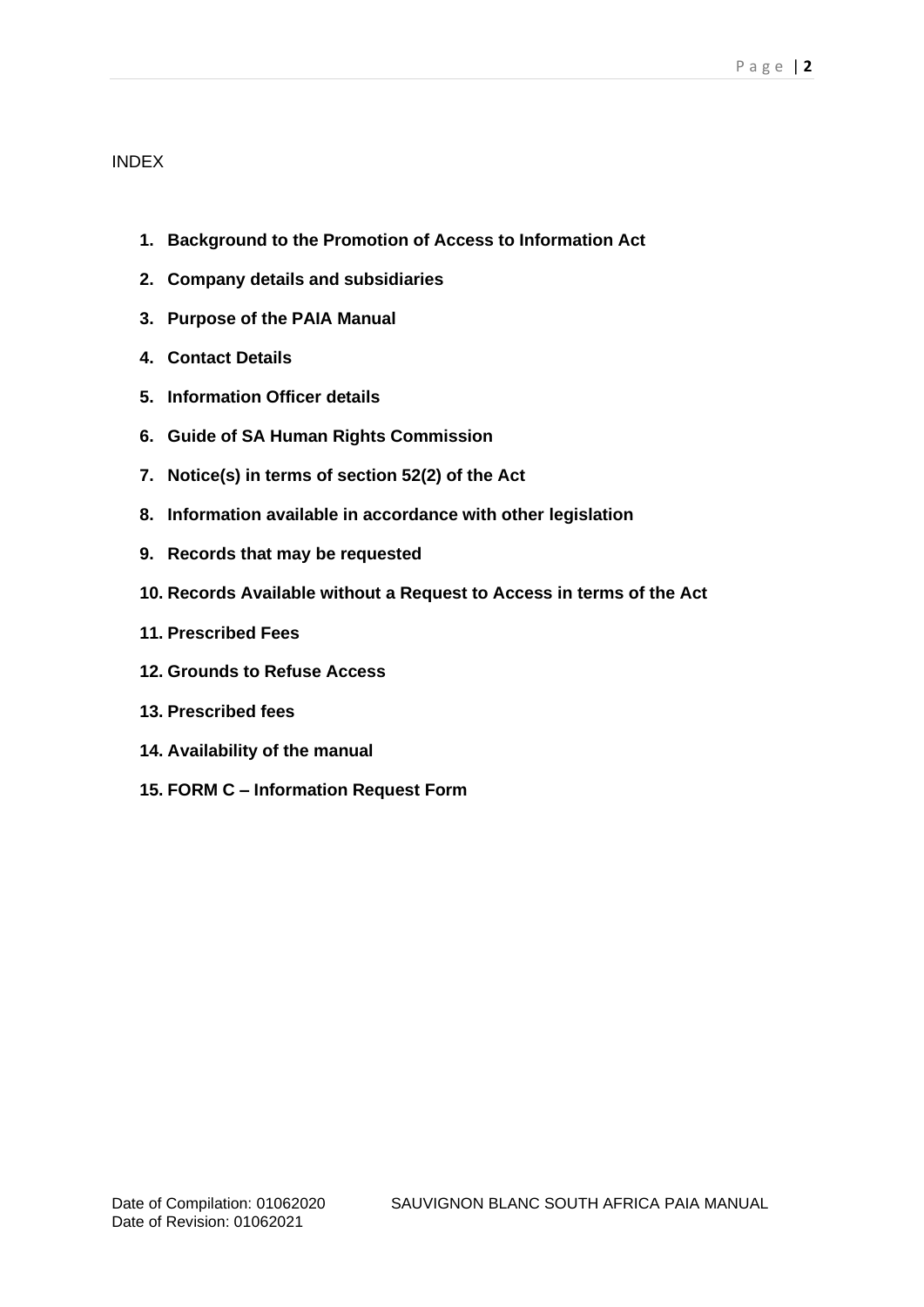#### **1. Background to the Promotion of Access to Information Act**

- 1.1. The Promotion of Access to Information Act, No. 2 of 2000 (the "Act) was enacted on 3 February 2000, giving effect to the constitutional right in terms of section 32 of the Bill of Rights contained in the Constitution of the Republic of South Africa 108 of 1996 (the "Constitution") of access to any information held by the state and any information that is held by another person and that is required for the exercise or protection of any rights.
- 1.2. In terms of section 51 of the Act, all Private Bodies are required to compile an Information Manual ("PAIA Manual").
- 1.3. Where a request is made in terms of the Act, the body to whom the request is made is obliged to release the information, subject to applicable legislative and / or regulatory requirements, except where the Act expressly provides that the information may be adopted when requesting information from a public or private body.

## **2. Sauvignon Blanc South Africa**

2.1. Sauvignon Blanc South Africa is a wine industry association with its offices in South Africa.

## **3. Purpose of the PAIA Manual**

3.1. The purpose of PAIA is to promote the right of Sauvignon Blanc South Africa to information, to foster a culture of transparency and accountability within Sauvignon Blanc South Africa by giving the right to information that is required for the exercise or protection of any right and to actively promote a society in which the people of South Africa have effective access to information to enable them to

exercise and protect their rights.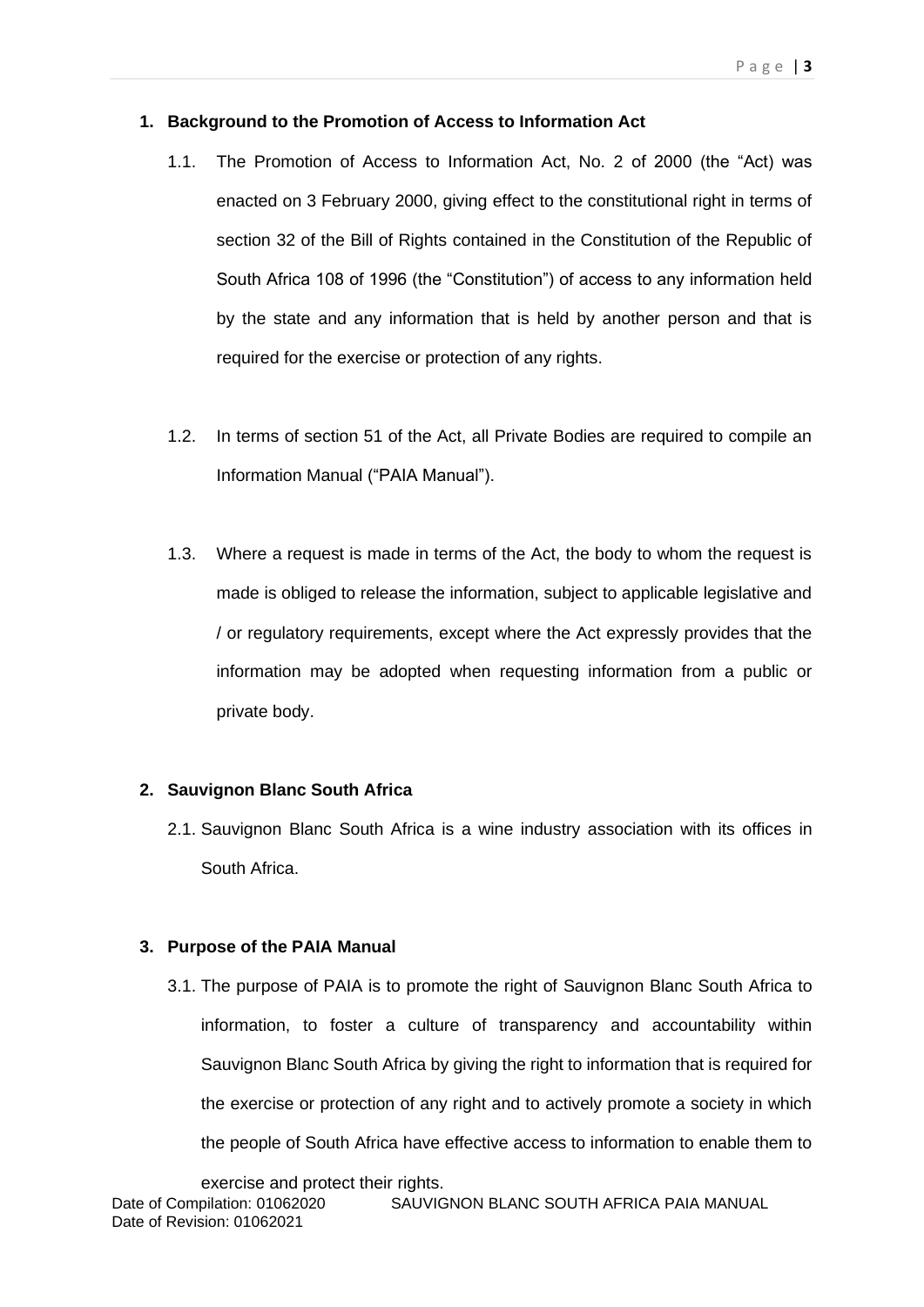- 3.2. To promote effective governance of private bodies, it is necessary to ensure that everyone is empowered and educated to understand their rights in relation to public and private bodies.
- 3.3. Section 9 of the Act recognises that the right to access information cannot be unlimited and should be subject to justifiable limitations, including, but not limited to:
	- 3.3.1. Limitations aimed at the reasonable protection of privacy;
	- 3.3.2. Commercial confidentiality; and
	- 3.3.3. Effective, efficient, and good governance;

and in a manner which balances that right with any other rights, including such rights contained in the Bill of Rights in the Constitution.

3.4. This PAIA Manual complies with the requirements of guide mentioned in section 10 of the Act and recognises that in terms of the Protection of Personal Information Act 4 of 2013, that the Information Regulator will be responsible to regulate compliance with the Act and its regulations by private and public bodies.

# **4. Contact Details of the Managing Director [Section 51(1)(a)]**

| Chairperson:               | <b>Reginald Botha</b>              |
|----------------------------|------------------------------------|
| <b>Registered Address:</b> | 11 Queen Street, Durbanville, 7550 |
| Postal Address:            | PO Box 988, Durbanville, 7551      |
| Telephone Number:          | 021 975 4446                       |
| Website:                   | https://sauvignonblanc.com/        |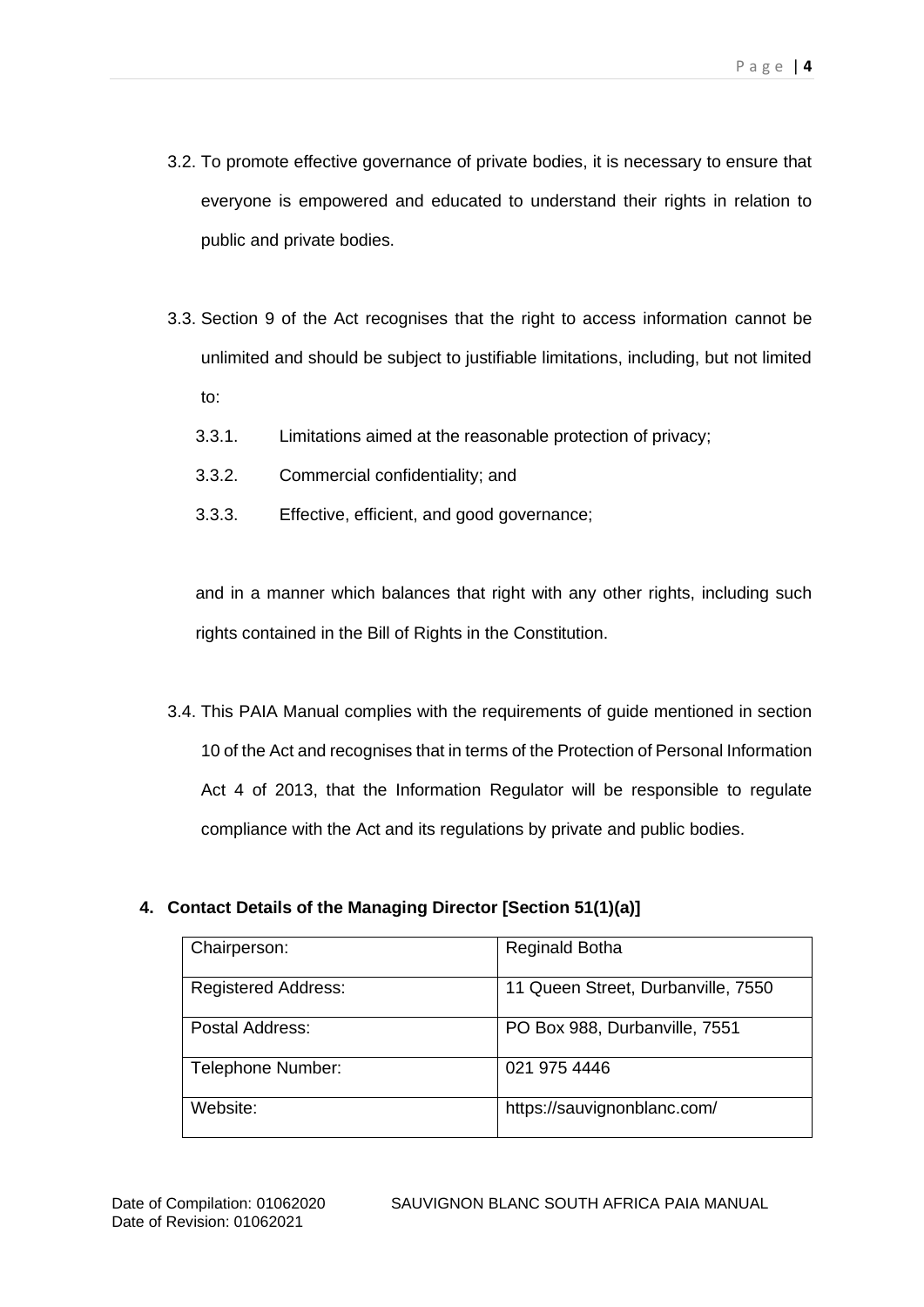## **5. The Information Officer [Section 51(1)(b)]**

- 5.1. The Act prescribes the appointment of an Information Officer for public bodies where such Information Officer is responsible to, inter alia, assess request for access to information. The head of a private body fulfils such a function in terms of section 51.
- 5.2. The Information Officer appointed in terms of the Act also refers to the Information Officer as referred to in the Protection of Personal Information Act 4 of 2013. The Information Officer oversees the functions and responsibilities as required for in terms of both this Act as well as the duties and responsibilities in terms of section 55 of the Protection of Personal Information Act 4 of 2013 after registering with the Information Regulator.
- 5.3. The Information Officer may appoint, where it is deemed necessary, Deputy Information Officers, as allowed in terms of section 17 of the Act as well as section 56 of the Protection of Personal Information Act 4 of 2013. This is to render Sauvignon Blanc South Africa's accessible as reasonable possible for requesters of its records and to ensure fulfilment of its obligations and responsibilities as prescribed in terms of section 55 of the Protection of Personal Information Act 4 of 2013. All request for information in terms of this Act must be addressed to the Information Officer.

| <b>Information Officer</b> | Reginald James (RJ) Botha |
|----------------------------|---------------------------|
| <b>Registered Address:</b> | 11 Queen Street           |
|                            | Durbanville               |
|                            | 7550                      |
| Postal Address:            | <b>PO BOX 988</b>         |

Date of Compilation: 01062020 SAUVIGNON BLANC SOUTH AFRICA PAIA MANUAL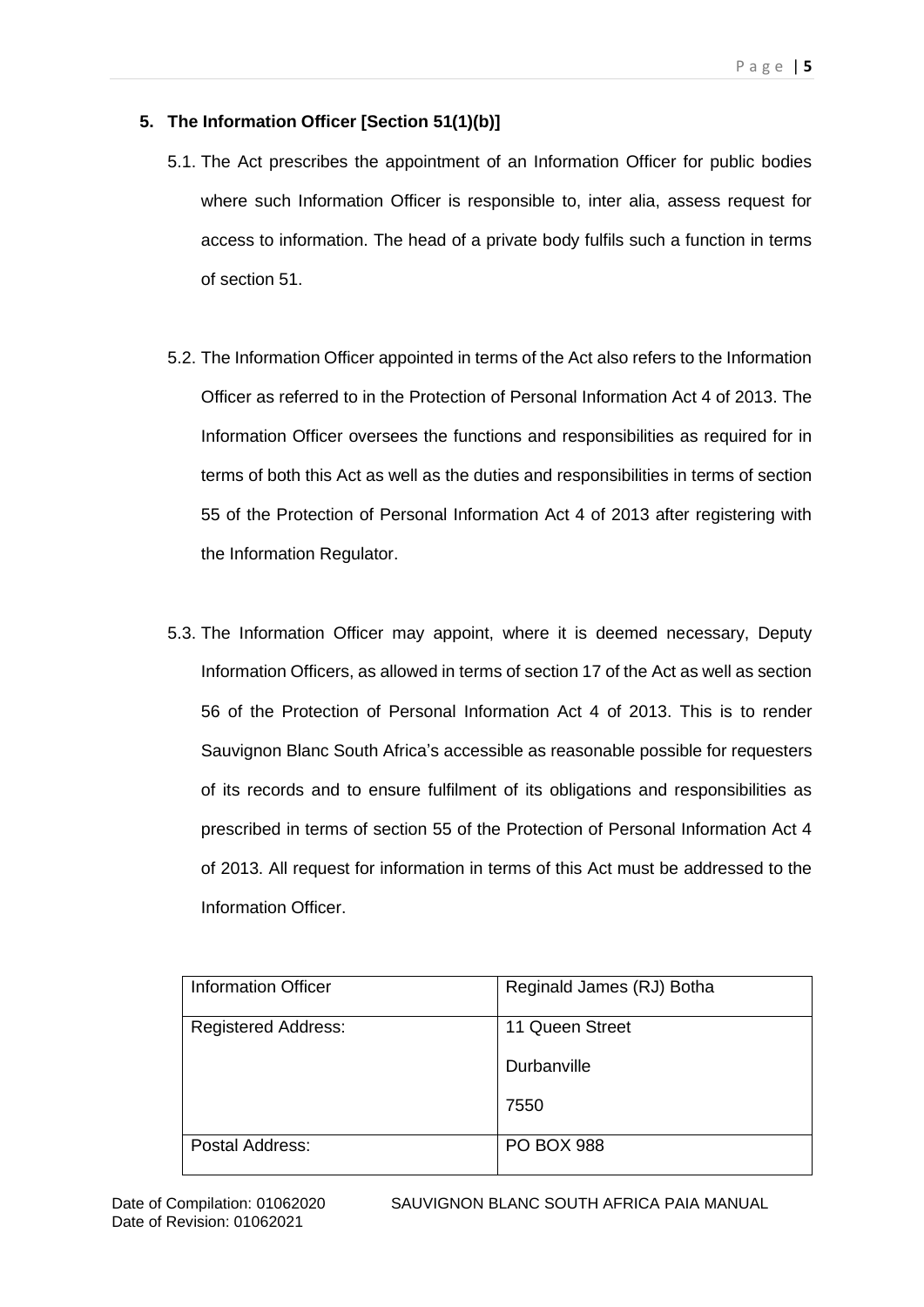|                   | Durbanville                 |
|-------------------|-----------------------------|
|                   | 7551                        |
| Telephone Number: | 021 875 4440                |
| Website:          | https://sauvignonblanc.com/ |

# **6. Guide of SA Human Rights Commission (Section 51(1) (b))**

- 6.1. The Act grants a requester access to records of a private body, if the record is required for the exercise or protection of any rights. If a public body lodges a request, the public body must be acting in the public interest.
- 6.2. Requests in terms of the Act shall be made in accordance with the prescribed procedures, at the rates provided. The forms and tariff are dealt with in paragraphs 6 and 7 of the Act.
- 6.3. Requesters are referred to the Guide in terms of Section 10 which has been compiled by the South African Human Rights Commission, which will contain information for the purposes of exercising Constitutional Rights. The Guide is available from the SAHRC.
- 6.4. The contact details of the South African Human Rights Commission

| <b>Physical Address</b> | <b>PAIA Unit</b>                   |
|-------------------------|------------------------------------|
|                         | 29 Princess of Wales Terrace       |
|                         | <b>Cnr York and Andrew Streets</b> |
|                         | Parktown                           |
| Postal Address:         | Private Bag 2700, Houghton 2041    |
| Email:                  | PAIA@sahrc.org.za                  |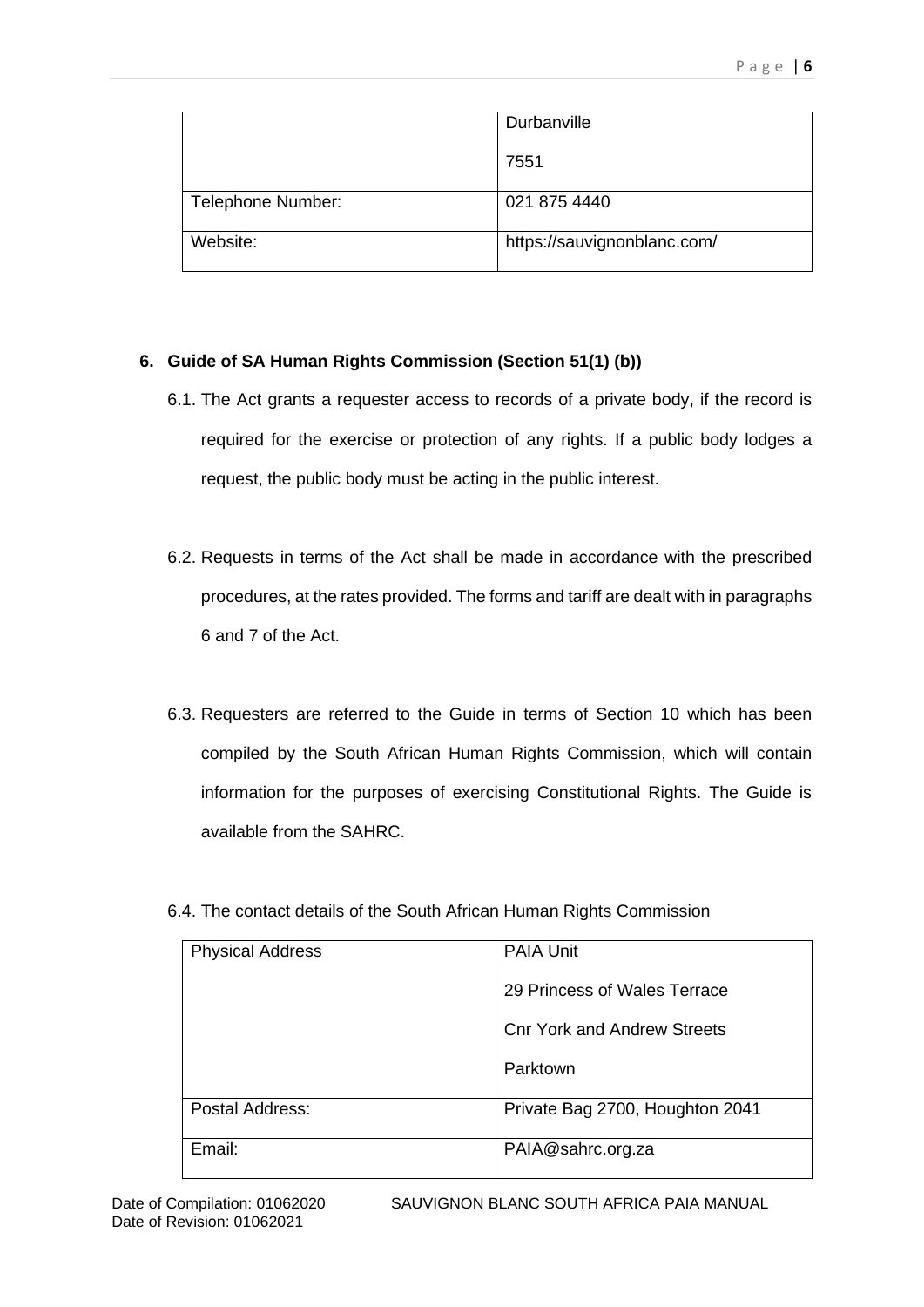| Telephone Number: | +27 11 877 3600  |
|-------------------|------------------|
| Website:          | www.sahrc.org.za |

# **7. Notice in terms of section 52(2) of the Act**

At this stage, no notice(s) has / have been published

# **8. Applicable Legislation**

- Administration of Estates Act 66 of 1965
- Basic Conditions of Employment Act 75 of 1997
- Close Corporations Act 69 of 1984
- Companies Act 71 of 2008
- Compensation for Occupational Injuries and Health Diseases Act 130 of 1993
- Employment Equity Act 55 of 1998
- Estate Agency Affairs Act 112 of 1976
- Income Tax Act 58 of 1962
- Insolvency Act No. 24 of 1936
- Labour Relations Act 66 of 1995
- Occupational Health & Safety Act 85 of 1993
- Pension Funds Act 24 of 1956
- Skills Development Act 97 of 1998
- Skills Development Levies Act 9 of 1999
- Stamp Duties Act 77 of 1968
- Stock Exchanges Control Act 1 of 1985 (and the rules and listing requirements of the JSE Securities Exchange authorised in terms thereof)
- Unemployment Contributions Act 4 of 2002
- Unemployment Insurance Act 30 of 1966
- Value Added Tax Act 89 of 1991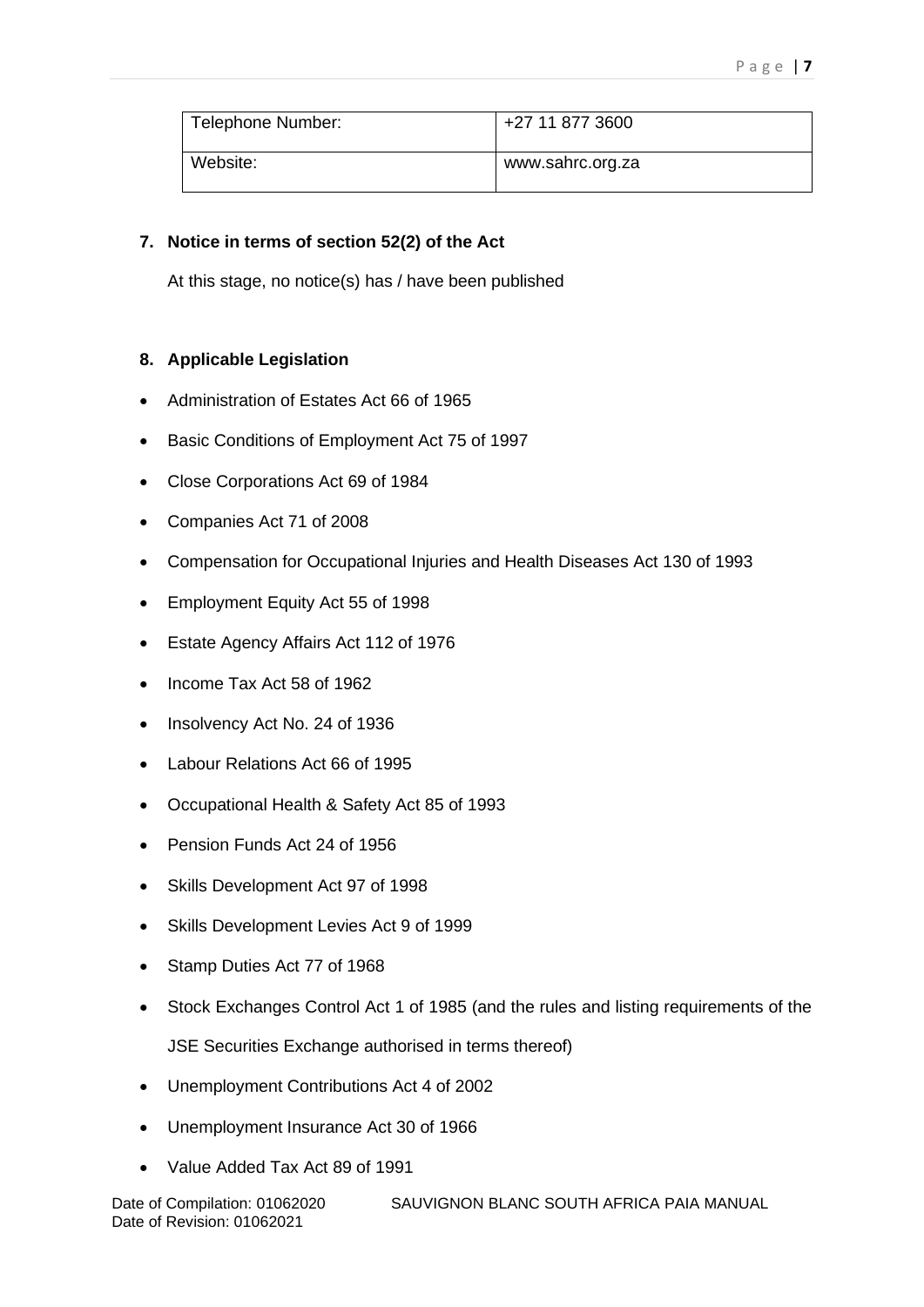# **9. Records that may be requested**

- 9.1. Any request for access to a record in terms of PAIA must substantially correspond with Form C of Annexure B to Government Notice No. R.187 dated 15 February 2002 and should be specific in terms of the record requested
- 9.2. Sauvignon Blanc South Africa maintains records on the categories and subject matters listed below. Please note that recording a category or subject matter in this Manual does not imply that a request for access to such records would be honoured. All requests for access will be evaluated on a case-by-case basis in accordance with the provisions of PAIA.
- 9.3. Please note further that many of the records held by Sauvignon Blanc South Africa are those of third parties, such as clients and employees, and Sauvignon Blanc South Africa takes the protection of third-party confidential information very seriously. Where Sauvignon Blanc South Africa acts as professional advisors to clients, many of the records held are confidential and others are the property of the client and not of Sauvignon Blanc.
- 9.4. For further information on the grounds of refusal of access to a record please see paragraph 12 below. Requests for access to these records will be considered very carefully. Please ensure that requests for such records are carefully motivated.

| <b>Category of records</b>                                     | <b>Records</b>                        |  |  |  |
|----------------------------------------------------------------|---------------------------------------|--|--|--|
|                                                                |                                       |  |  |  |
| Internal records                                               | Memoranda and Articles of Association |  |  |  |
|                                                                | Financial records                     |  |  |  |
| The records listed pertain to<br>Sauvignon Blanc's own affairs | Operational records                   |  |  |  |
|                                                                | Intellectual property                 |  |  |  |
|                                                                | Marketing records                     |  |  |  |
|                                                                | Internal correspondence               |  |  |  |
|                                                                | Service records                       |  |  |  |
|                                                                | <b>Statutory records</b>              |  |  |  |
|                                                                | Internal policies and procedures      |  |  |  |
|                                                                | Minutes of meetings                   |  |  |  |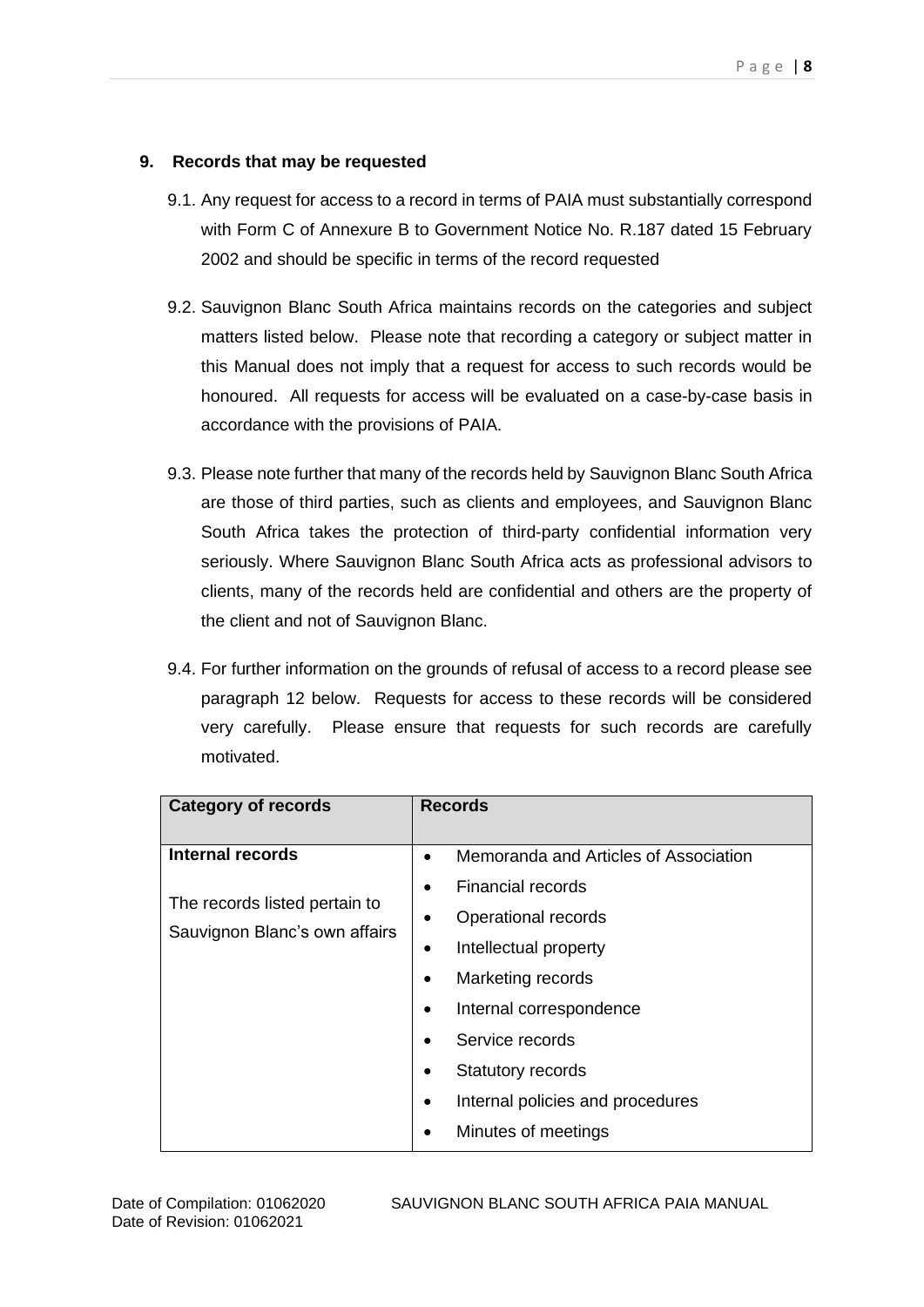| <b>Category of records</b>                                                                                                                                                                                                                                                                                                                                                                                                                                                                                       | <b>Records</b>                                                                                                                                                                                                                                                                                                                                                                                                                                                                                                 |
|------------------------------------------------------------------------------------------------------------------------------------------------------------------------------------------------------------------------------------------------------------------------------------------------------------------------------------------------------------------------------------------------------------------------------------------------------------------------------------------------------------------|----------------------------------------------------------------------------------------------------------------------------------------------------------------------------------------------------------------------------------------------------------------------------------------------------------------------------------------------------------------------------------------------------------------------------------------------------------------------------------------------------------------|
|                                                                                                                                                                                                                                                                                                                                                                                                                                                                                                                  |                                                                                                                                                                                                                                                                                                                                                                                                                                                                                                                |
| <b>Personnel records</b><br>For the purposes of this<br>section, "personnel" means<br>any person who works for or<br>provides services to or on<br>behalf of Sauvignon Blanc<br>South Africa and receives or is<br>entitled to receive any<br>remuneration and any other<br>person who assists in carrying<br>out or conducting the business<br>of Sauvignon Blanc. This<br>includes partners, directors, all<br>permanent, temporary, and<br>part-time staff as well as<br>consultants and contract<br>workers. | Any personal records provided to Sauvignon<br>$\bullet$<br>Blanc South Africa by Sauvignon Blanc South<br>Africa personnel<br>Any records a third party has provided to<br>Sauvignon Blanc South Africa about any of<br>their personnel<br>Conditions of employment and other<br>$\bullet$<br>personnel-related contractual and quasi legal<br>records<br>Employment policies and procedures<br>Internal evaluation and disciplinary records<br>$\bullet$<br>and<br>Other internal records and correspondence. |
| <b>Client-related records</b>                                                                                                                                                                                                                                                                                                                                                                                                                                                                                    | Contracts with the client and between the<br>$\bullet$                                                                                                                                                                                                                                                                                                                                                                                                                                                         |
|                                                                                                                                                                                                                                                                                                                                                                                                                                                                                                                  | client and other persons                                                                                                                                                                                                                                                                                                                                                                                                                                                                                       |
| Other third-party records<br>Records are kept in respect of<br>other parties, including without<br>limitation joint ventures and<br>consortia to which Sauvignon<br>Blanc South Africa is a party,<br>contractors and sub-<br>contractors, suppliers, service<br>providers, and providers of<br>information regarding general<br>market conditions. In addition,<br>such other parties may<br>possess records which can be                                                                                       | Personnel, client, or Sauvignon Blanc South<br>$\bullet$<br>Africa records which are held by another party<br>as opposed to being held by Sauvignon Blanc<br>Records held by Sauvignon Blanc South<br>Africa pertaining to other parties, including<br>financial records, correspondence,<br>contractual records, records provided by the<br>other party, and records third parties have<br>provided about the contractors or suppliers                                                                        |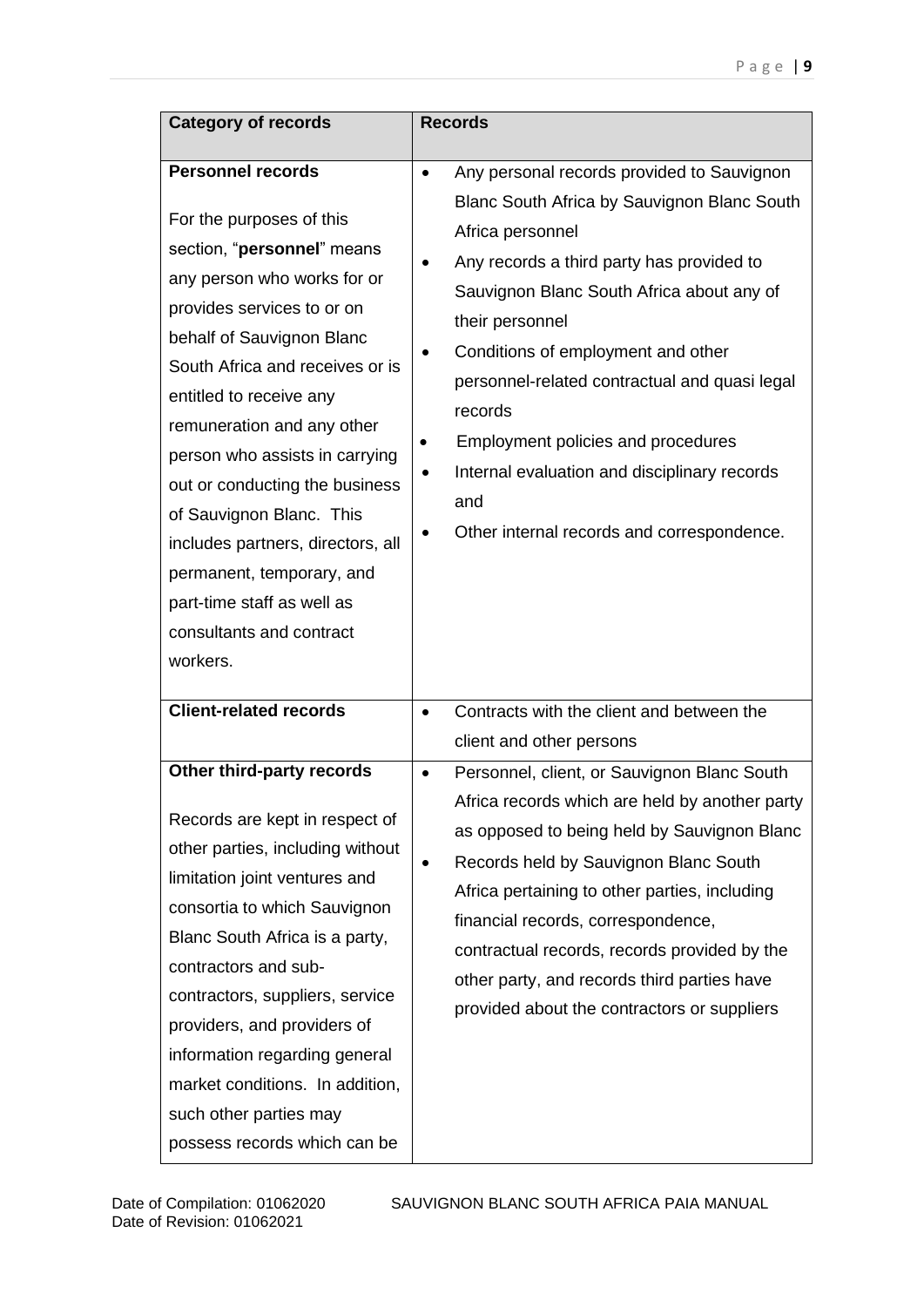| <b>Category of records</b>  | <b>Records</b>                                           |
|-----------------------------|----------------------------------------------------------|
| said to belong to Sauvignon |                                                          |
| Blanc.                      |                                                          |
| <b>Other records</b>        | Information relating to Sauvignon Blanc<br>$\bullet$     |
|                             | Research information belonging to Sauvignon<br>$\bullet$ |
|                             | Blanc South Africa or carried out on behalf of           |
|                             | a third party                                            |
|                             |                                                          |

## **10. Records Available without a Request to Access in terms of the Act**

- 10.1. Records of a public nature, typically those disclosed on the Sauvignon Blanc South Africa website and in its various annual reports, may be accessed without the need to submit a formal application.
- 10.2. Other non-confidential records, such as statutory records maintained at CIPC, may also be accessed without the need to submit a formal application, however, please note that an appointment to view such records will still have to be made with the Information Officer.

# **11. Prescribed Fees (Section 51 (1) (f))**

11.1. Fees Provided by the Act

The Act provides for two types of fees, namely:

- 1. A request fee, which is a form of administration fee to be paid by al! requesters except personal requesters, before the request is considered and is not refundable; and
- 2. An access fee, which is paid by all requesters if a request for access is granted. This fee is inclusive of costs involved by the private body in obtaining and preparing a record for delivery to the requester.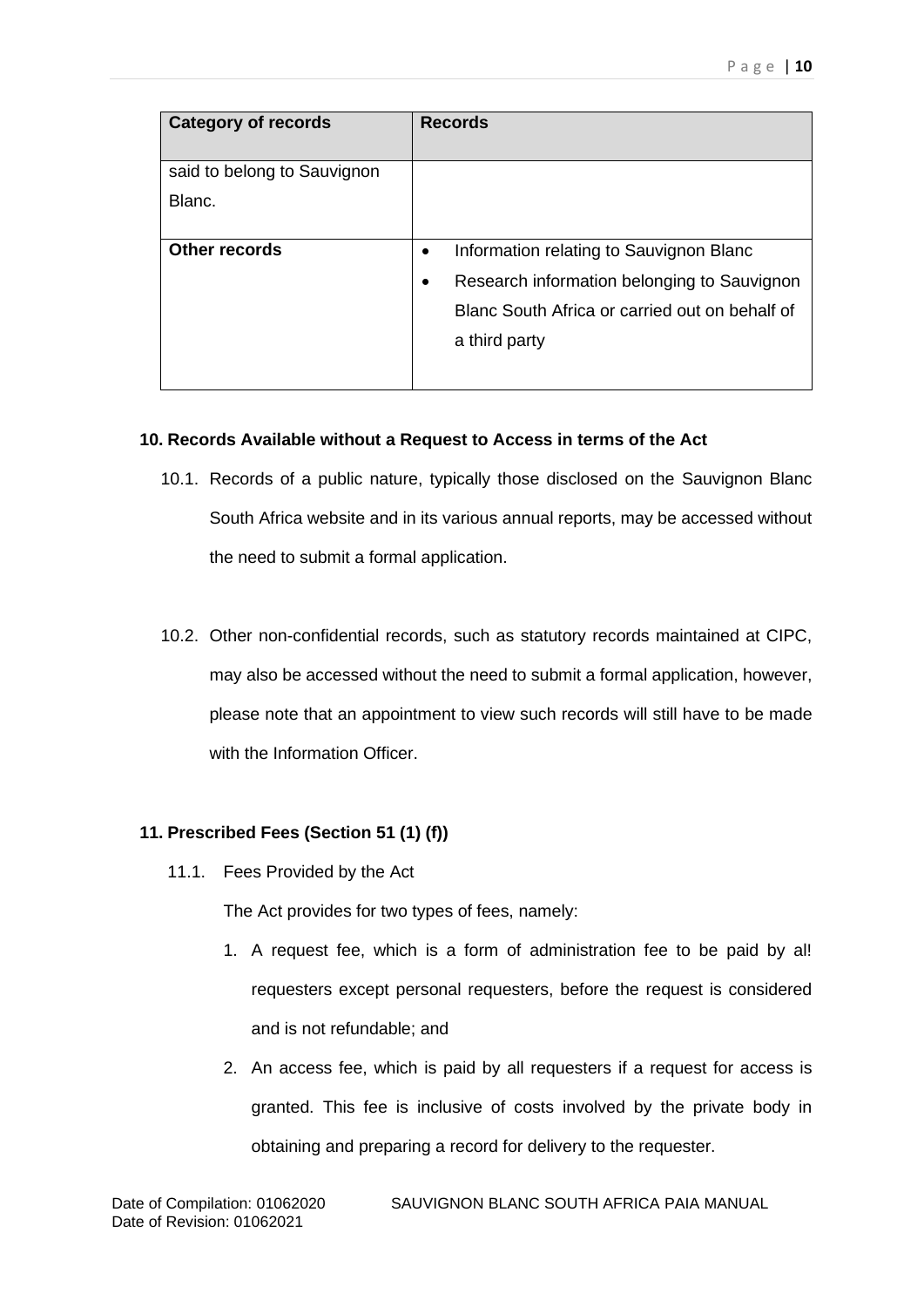- 11.2. When the request is received by the Information Officer, such officer shall by notice require the requester, other than a personal requester, to pay the prescribed request fee, before further processing of the request (section 54(1)).
- 11.3. If the search for the record has been made and the preparation of the record for disclosure, including arrangement to make it available in the requested form, requires more than the hours prescribed in the regulations for this purpose, the Information Officer shall notify the requester to pay as a deposit the prescribed portion of the access fee which would be payable if the request is granted.
- 11.4. The Information Officer shall withhold a record until the requester has paid the fees as indicated below.
- 11.5. A requester whose request for access to a record has been granted, must pay an access fee that is calculated to include, where applicable, the request fee, the process fee for reproduction and for search and preparation, and for any time reasonably required more than the prescribed hours to search for and prepare the record for disclosure including deciding to make it available in the request form.
- 11.6. If a deposit has been paid in respect of a request for access, which is refused, then the Information Officer concerned must repay the deposit to the requester.

| Information in an A-4 size page photocopy or part thereof             | R 1,10 |
|-----------------------------------------------------------------------|--------|
| A printed copy of an A4-size page or part thereof                     | R 0,75 |
| A copy in computer-readable format, for example: flash drive   R 7,50 |        |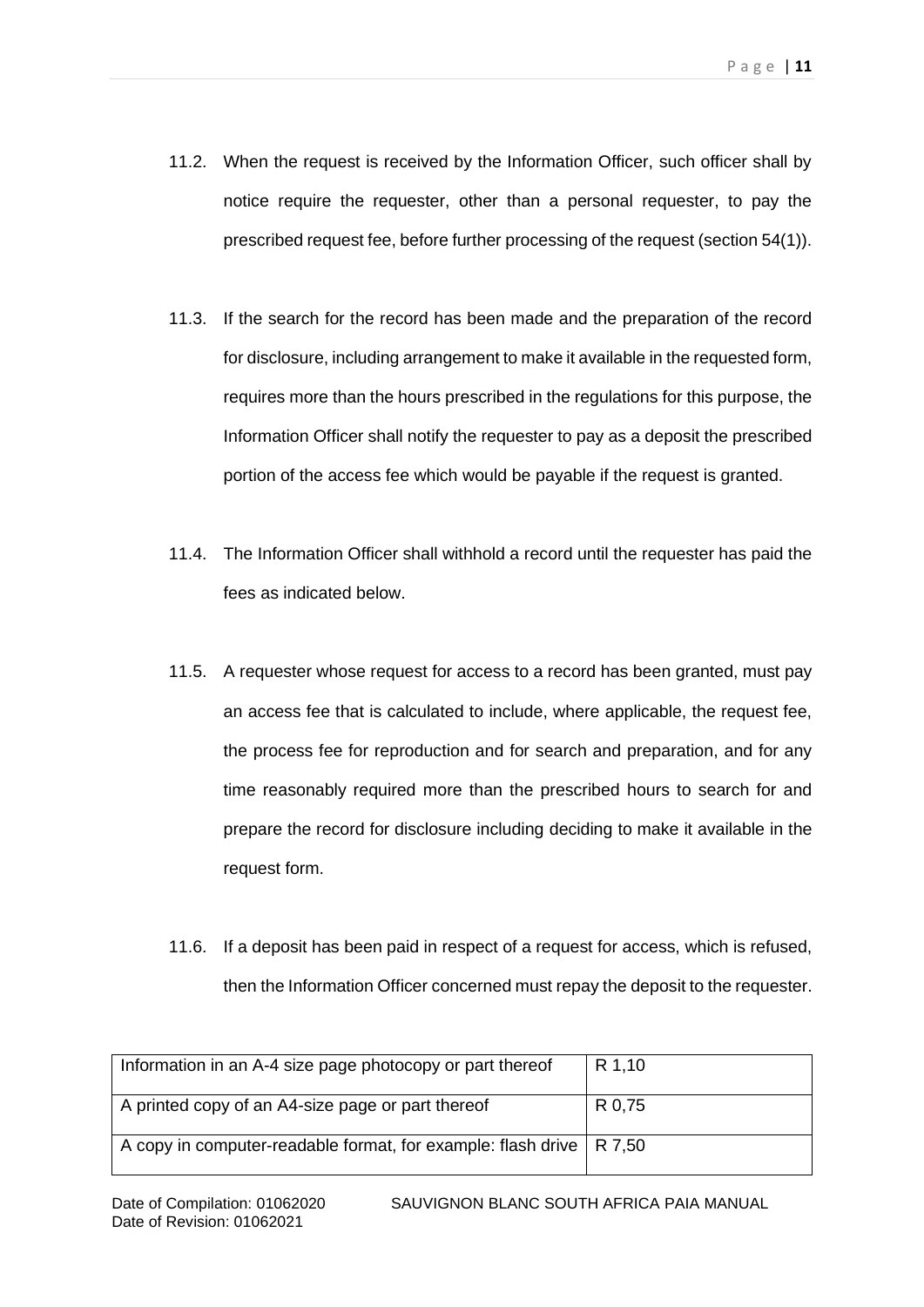| A transcription of visual images, in an A4-size page or part | R 40,00 |
|--------------------------------------------------------------|---------|
| thereof                                                      |         |
| A copy of visual images                                      | R 60,00 |
| A transcription of an audio record for an A4-size page or    | R 20,00 |
| part thereof                                                 |         |
| A copy of an audio record                                    | R 30,00 |

## **12. Grounds to Refuse Access**

A private body such as SAUVIGNON BLANC SOUTH AFRICA is entitled to refuse a request for information.

- 12.1. Mandatory protection of the privacy of a third party who is a natural person or a deceased person (section 63) or a juristic person, as included in the Protection of Personal Information Act 4 of 2013, which would involve the unreasonable disclosure of personal information of that natural or juristic person;
- 12.2. mandatory protection of personal information and for disclosure of any personal information to, in addition to any other legislative, regulatory, or contractual agreements, comply with the provisions of the Protection of Personal Information Act 4 of 2013;
- 12.3. Mandatory protection of the commercial information of a third party (section 64) if the record contains:
	- 12.3.1. trade secrets of the third party;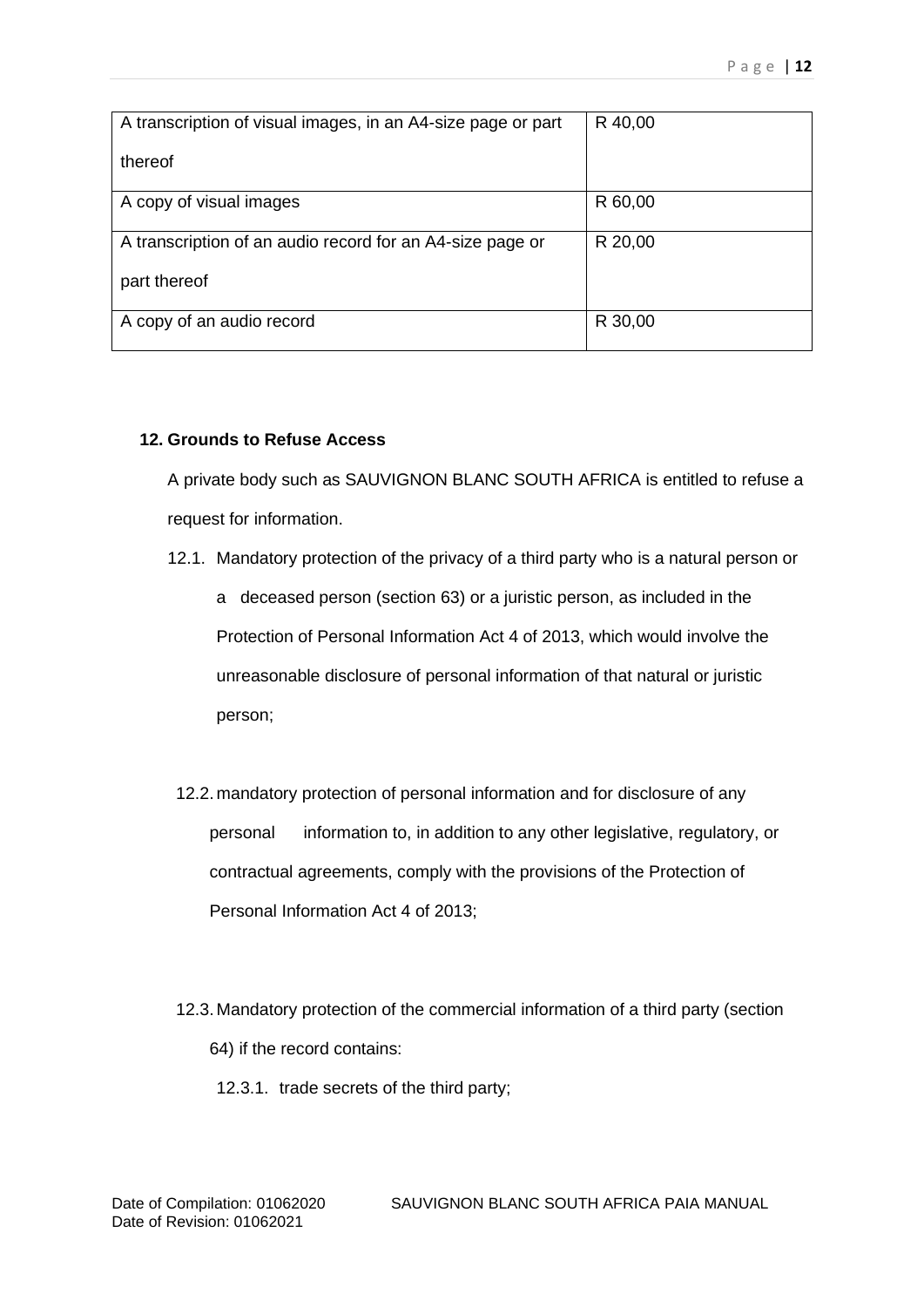- 12.3.2. financial, commercial, scientific, or technical information which disclosure could likely cause harm to the financial or commercial interests of that third party;
- 12.3.3. mandatory protection of confidential information of third parties (section 65) if it is protected in terms of any agreement;
- 12.3.4. information disclosed in confidence by a third party to SAUVIGNON BLANC, if the disclosure could put that third party at a disadvantage in negotiations or commercial competition;
- 12.3.5. mandatory protection of the safety of individuals and the protection of property (section 66);
- 12.3.6. mandatory protection of records which would be regarded as privileged in legal proceedings (section 67).

#### **13. Availability of this Manual**

This manual is available for inspection by the public upon request, during office hours and free of charge at the offices of Sauvignon Blanc. This manual is also published on the Sauvignon Blanc South Africa website referred to above.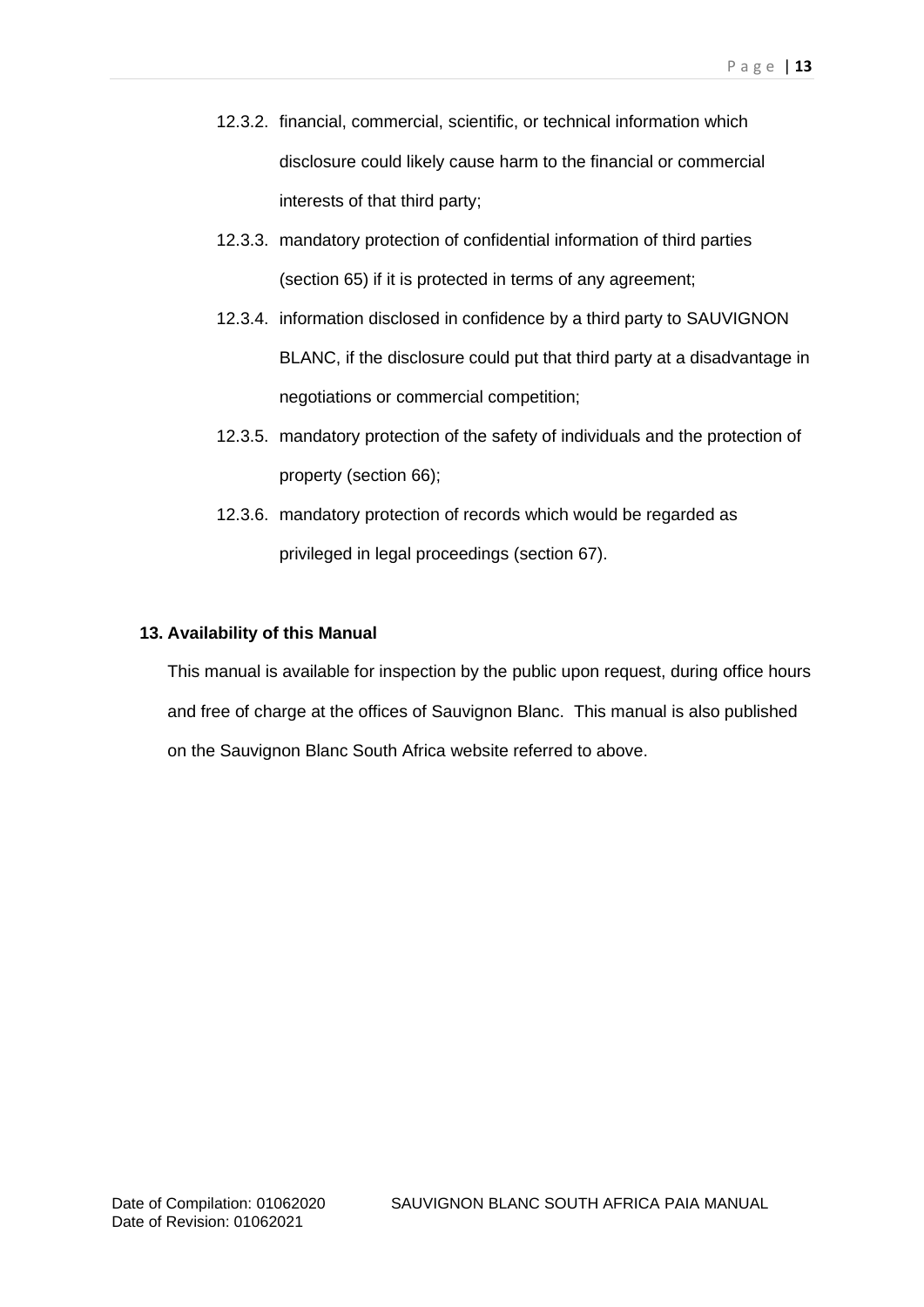## **FORM C**

#### REQUEST FOR ACCESS TO RECORD OF PRIVATE BODY (Section 53(1) of the Promotion of Access to Information Act, 2000 (Act No. 2 of 2000)

[Regulation 10]

## **A. Particulars of private body**

The Head:

## **B. Particulars of person requesting access to the record**

(a) The particulars of the person who requests access to the record must be given below.

- (b) The address and/or fax number in the Republic to which the information is to be sent must be given.
- (c) Proof of the capacity in which the request is made, if applicable, must be attached.

Full names and surname: Identity number: Postal address: Fax number: Telephone number: E-mail address: Capacity in which request is made, when made on behalf of another person:

# **C. Particulars of person on whose behalf request is made**

This section must be completed *ONLY if* a request *for information is* made on behalf of *another* person.

Full names and surname:

Identity number: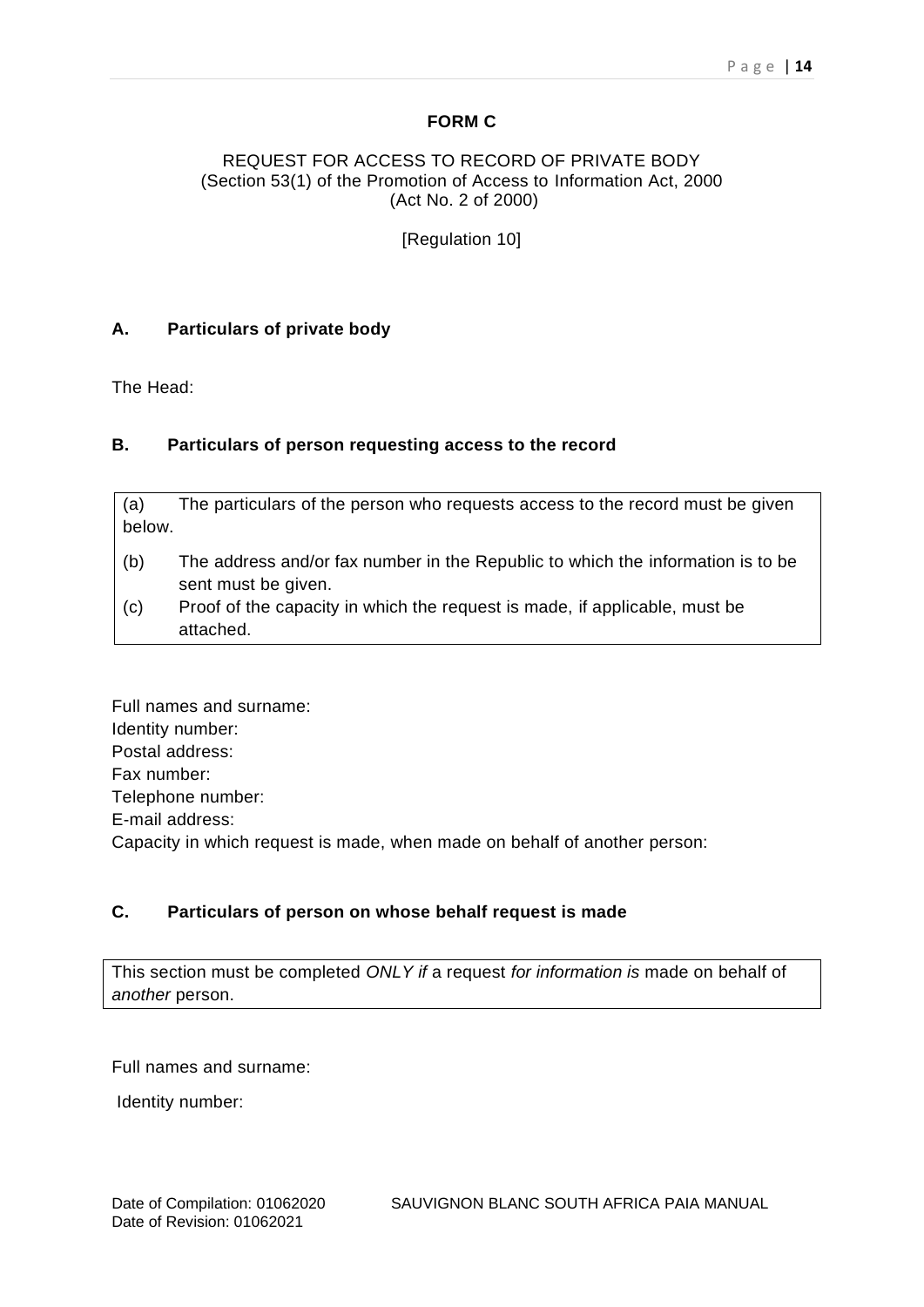# **D. Particulars of record**

- (a) Provide full particulars of the record to which access is requested, including the reference number if that is known to you, to enable the record to be located.
- (b) If the provided space is inadequate, please continue a separate folio and attach it to this form.

The requester must sign all the additional folios.

- 1 Description of record or relevant part of the record:
- 2 Reference number, if available:
- 3 Any further particulars of record:

## **E. Fees**

- (a) A request for access to a record, other *than* a record containing personal information about yourself, will be processed only after a request fee has been paid.
- (b) You will be *notified of* the amount required to be paid as the request fee.
- (c) The fee payable for access to a record depends *on* the form *in which* access is required and the reasonable time *required* to search for and prepare a record.
- (d) If you qualify for exemption *of* the payment *of* any fee, please state the reason for exemption.

Reason for exemption from payment of fees:

## **F. Form of access to record**

If you are prevented by a disability to read, view, or listen to the record in the form of access provided for in 1 to 4 hereunder, state your disability and indicate in which form the record is required.

| Disability:                         | Form in which record is<br>required |
|-------------------------------------|-------------------------------------|
| Form in which record is required:   |                                     |
| Mark the appropriate box with an X. |                                     |

NOTES:

- (a) Compliance with your request in the specified form may depend on the form in which the record is available.
- (b) Access in the form requested may be refused in certain circumstances. In such a case you will be informed if access will be granted in another form.
- (c) The fee payable for access for the record, if any, will be determined partly by the form in which access is requested.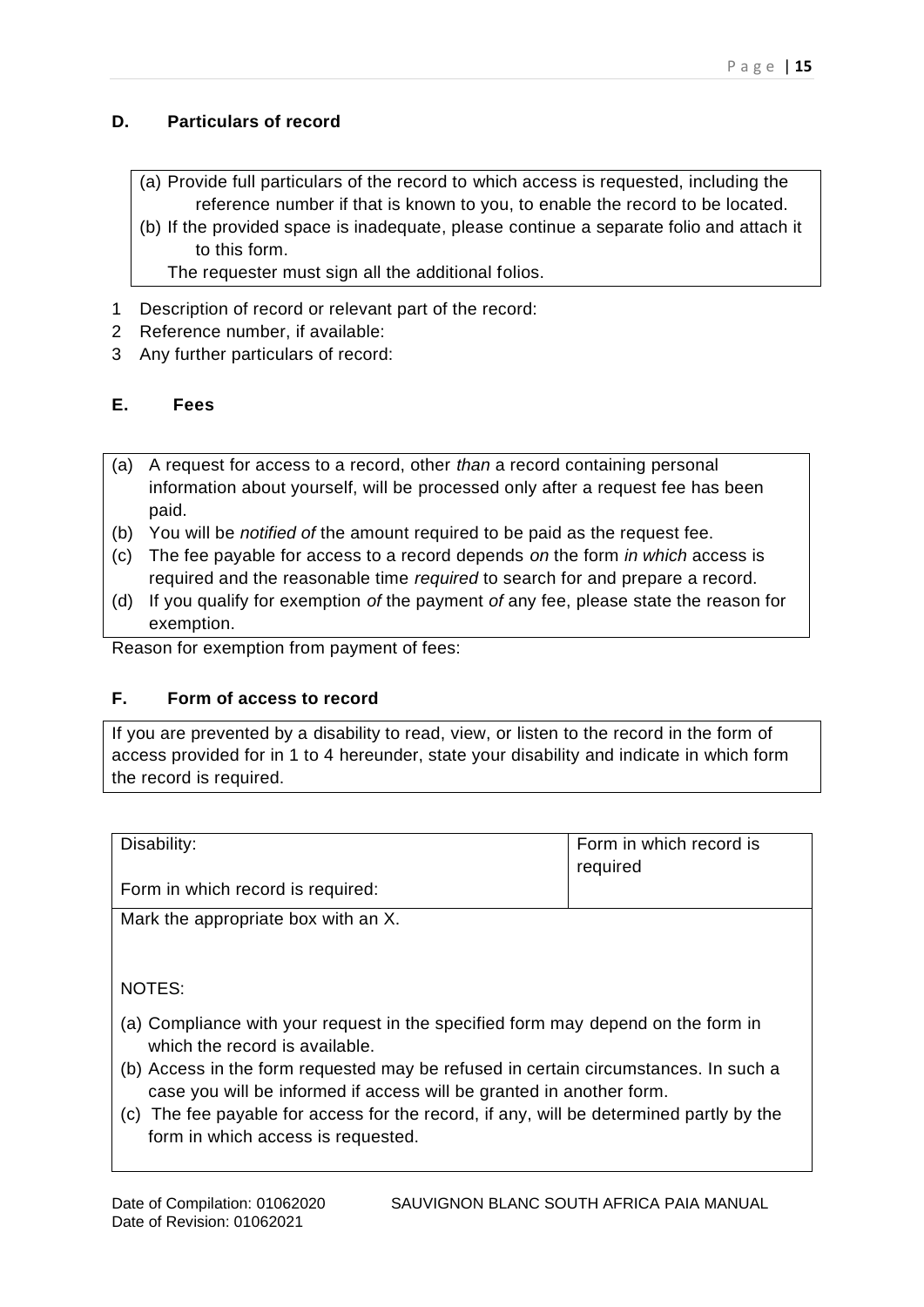| 1. If the record is in written or printed form:                                   |                                        |                                                                                 |            |                                                |                      |  |
|-----------------------------------------------------------------------------------|----------------------------------------|---------------------------------------------------------------------------------|------------|------------------------------------------------|----------------------|--|
|                                                                                   | copy of<br>record*                     | inspection of record                                                            |            |                                                |                      |  |
|                                                                                   | 2. If record consists of visual images |                                                                                 |            |                                                |                      |  |
|                                                                                   | sketches, etc.)                        | this includes photographs, slides, video recordings, computer-generated images, |            |                                                |                      |  |
|                                                                                   |                                        |                                                                                 |            |                                                | transcription of the |  |
|                                                                                   | view the images                        | copy of the images"                                                             |            | images*                                        |                      |  |
| 3. If record consists of recorded words or information which can be reproduced in |                                        |                                                                                 |            |                                                |                      |  |
| sound:                                                                            |                                        |                                                                                 |            |                                                |                      |  |
|                                                                                   | listen to the                          |                                                                                 |            |                                                |                      |  |
|                                                                                   | soundtrack.                            | transcription of soundtrack*                                                    |            |                                                |                      |  |
|                                                                                   | audio                                  | written or printed document                                                     |            |                                                |                      |  |
|                                                                                   | cassette                               |                                                                                 |            |                                                |                      |  |
|                                                                                   |                                        | 4. If record is held on computer or in an electronic or machine-readable form:  |            |                                                |                      |  |
| printed copy of<br>record*                                                        |                                        | printed copy of<br>information.                                                 |            | copy in computer readable<br>form <sup>*</sup> |                      |  |
|                                                                                   |                                        | derived from the<br>record"                                                     |            | (Stiffy or compact disc)                       |                      |  |
| 'If you requested a copy or transcription of a record (above), do<br>you wish the |                                        |                                                                                 |            |                                                |                      |  |
| copy or transcription to be posted to you?                                        |                                        |                                                                                 | <b>YES</b> | <b>NO</b>                                      |                      |  |
| Postage is payable.                                                               |                                        |                                                                                 |            |                                                |                      |  |

# **G Particulars of right to be exercised or protected**

If the provided space is inadequate, please continue on a separate folio and attach it to this form. The requester must sign all the additional folios.

- 1. Indicate which right is to be exercised or protected:
- 2. Explain why the record requested is required for the exercise or protection of the aforementioned right: